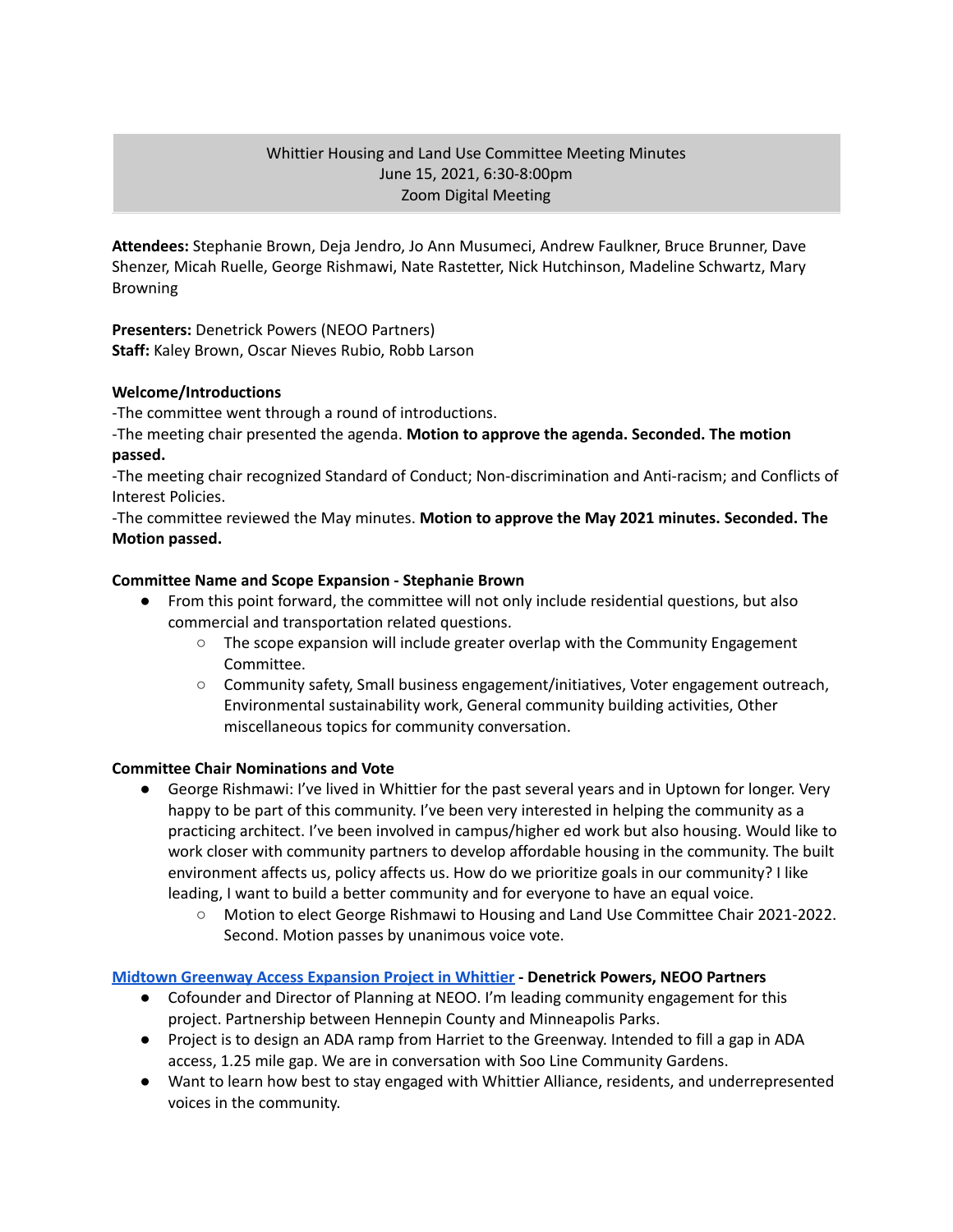- We currently don't have a design to show. First phase is to engage with the community, make introductions, and ask questions.
- Q: Walk us through some of the design possibilities for the ramp.
	- A: Questions we're considering: Which side should the ramp come from? Garfield and Harriet both or just one? How do we minimize impact to the garden? How can we create better access to the gardens while limiting people biking through?
- Q: Given the ADA requirements, does that easily fit within the current space or does it require changes to the garden? Ramp length can't exceed 60 feet, and has to accommodate two wheelchairs with 8.3% grade.
	- A: I'm not a landscape architect or engineer so I can't answer technical questions, but I am taking questions to the designers.
- Q: Will there be signage in the garden to let people know there are changes coming and how to get involved?
	- $\circ$  A: There will be yard signs placed at multiple locations along the Greenway, being printed this week.
- Q: Tell us how NEOO is approaching this, what guidelines you're using.
	- $\circ$  A: Current goal is to minimize impacts and find ways to benefit the garden.
- Q: Would it be possible to set up user stations with links to the project website where people can see the design options?
	- A: Great suggestion, I will bring it back to the team.
- Q: Is there a survey of current garden "owners" planned? Most people I talked to at the gardens have not heard of the project.
	- $\circ$  A: Survey is online on the website. I joined a group of gardeners Friday morning and we will have more meetings in the future. Also in contact with a staff person from the Midtown Greenway Coalition.
- Q: Has this been brought to the WA Board or committees before?
	- Prior to this being the Housing and Land Use Committee, this was brought directly to the WA Board.
	- $\circ$  A: Previously, the funding was not available. We are now in the beginning stages of the project, with construction starting in 2023.
- Q: What is the best way to stay involved?
	- The Hennepin County website has a lot of information: https://www.hennepin.us/midtown-greenway-access. I'm available for phone calls, and you can always email me: powers@neoopartners.com

# **Wells Fargo / Kmart Area [Redevelopment](https://www.lakeandnicollet.com/)**

● Cultural Wellness Center community input sessions are ongoing - next one is this Thursday June 17 at 6:30 PM.

# **2116 Nicollet Avenue Lot [Purchase](https://www.whittieralliance.org/2116-nicollet-ave-vacant-lot.html)**

- We are currently accepting applications for the steering committee for a year commitment. This lot will be the largest asset of the Whittier Alliance. We are asking people to step forward to design what this will be with engagement from the community.
- If you are interested, please apply. Not required to be WA members or neighborhood residents.
- Q: Are there any specific types of people you're looking to have on the steering committee?
	- $\circ$  A: We want to make sure the steering committee is composed of a mix of people familiar with the subject matter, and people who may not have any experience, but have deep ties to the community. The goal is to have a balance, and to have community members